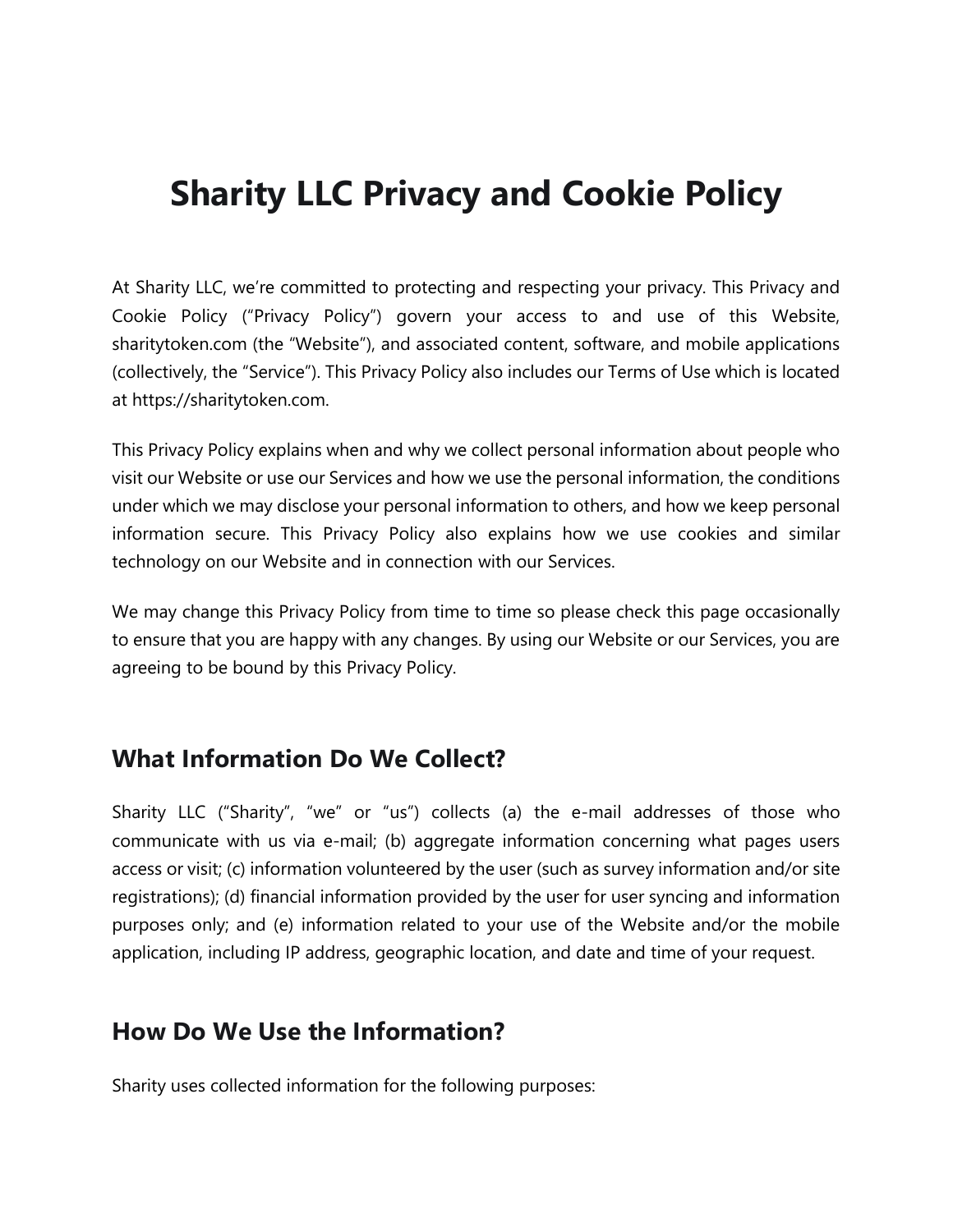- i. To fulfill a contract or take steps linked to a contract such as processing your registration on our Website or sending you information about changes to our terms or policies;
- ii. Where it is necessary for purposes which are in Gojo Crypto's or third parties' legitimate interests such as (a) to provide the information or content you have requested; (b) to contact you about our programs, products, features or services; (c) for internal business purposes such as identification and authentication or customer service, portfolio tracking and user preference syncing between devices; (d) to ensure the security of our Website, by trying to prevent unauthorized or malicious activities; (e) to enforce compliance with our Terms of Use and other policies; (f) to help other organizations (such as copyright owners) to enforce their rights; and (g) to tailor content, advertisements, and offers for you or for other purposes disclosed at the time of collection. If you do not wish to receive marketing information about our programs, products, features or services, you may send an email to us at **[Sharityco@gmail.com](mailto:Sharityco@gmail.com).**
- iii. Where you give us consent, such as (a) where you ask us to send marketing information to you via a medium where we need your consent, including alerts via mobile push notifications; (b) where you give us consent to place cookies and to use similar technologies; and (c) on other occasions where we ask you for consent, for a purpose which we explain at that time; and
- iv. Where we are legally required to do so. We may also provide access to your personally identifiable information when legally required to do so, to cooperate with police investigations or other legal proceedings, to protect against misuse or unauthorized use of our Website, to limit our legal liability and protect our rights, or to protect the rights, property or safety of visitors of the Website or the public. In those instances, the information is provided only for that purpose.

### **How Do We Share Your Information?**

We do not share or sell your personal data to other organizations for commercial purposes, except to provide products or services you've requested, when we have your permission, or under the following circumstances:

i. It is necessary to share information in order to investigate, prevent, or take action regarding illegal activities, suspected fraud, situations involving potential threats to the physical safety of any person, violations of Terms of Service, or as otherwise required by law.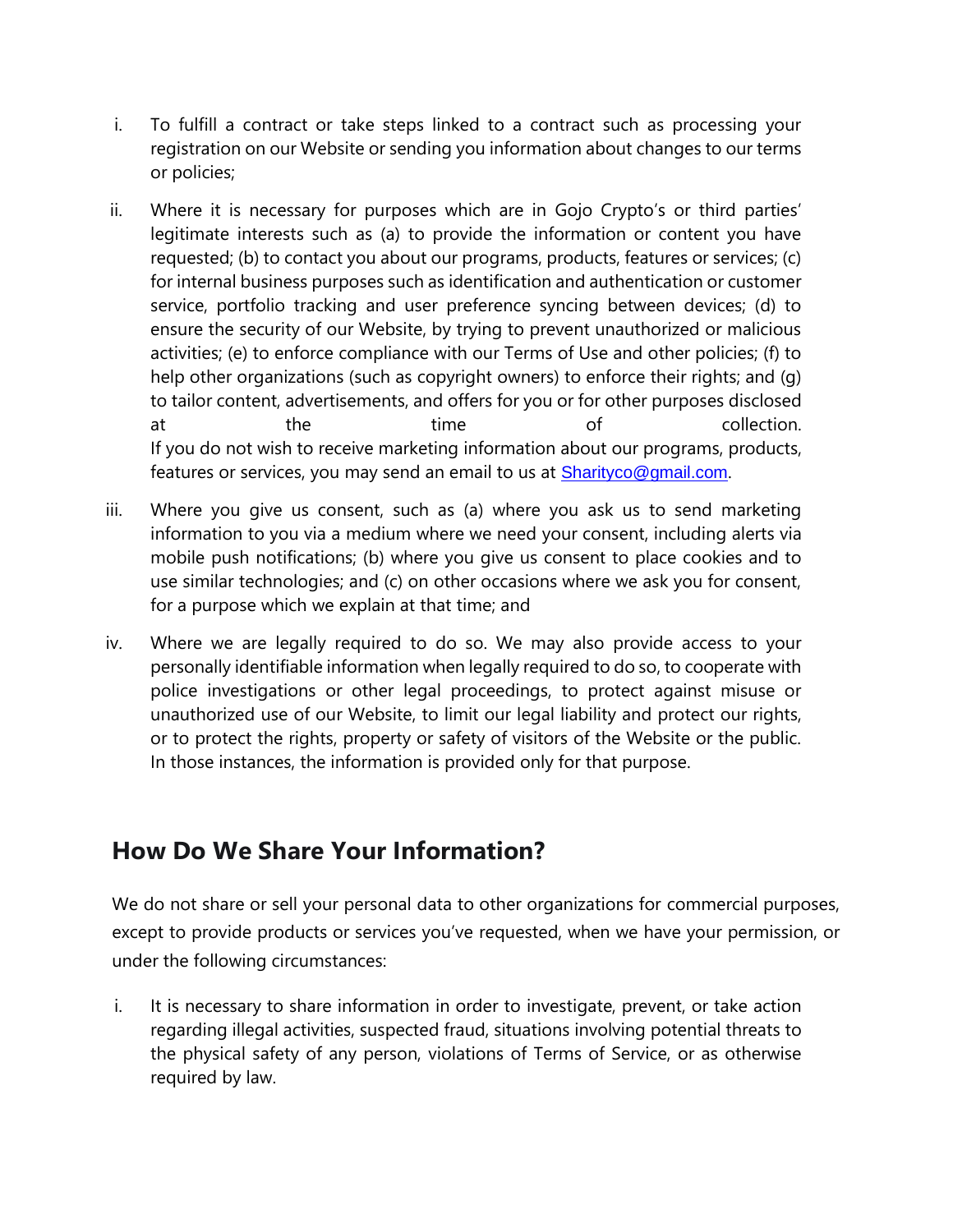- ii. We transfer information about you if Sharity is acquired by or merged with another company. In this event, Sharity will notify you before information about you is transferred and becomes subject to a different privacy policy.
- iii. We provide such information to trusted businesses or persons for the sole purpose of processing personally identifying information on our behalf. When this is done, it is subject to agreements that oblige those parties to process such information only on our instructions and in compliance with this Privacy Policy and appropriate confidentiality and security measures.
- iv. We provide such information to third parties who have entered into non-disclosure agreements with us.
- v. We provide such information to a company controlled by, or under common control with, Sharity for any purpose permitted by this Privacy Policy.
- vi. We may aggregate, anonymize, and publish data for statistical and research purposes only. For example, we may compile and share information related to the popularity of certain products tracked by users. In any such instance, the information will not be able to be traced back to any individual.

#### **Cookies and Web Beacons**

A cookie is a small amount of data, which often includes an anonymous unique identifier, which is sent to your browser from a Website's computers and stored on your computer's hard drive. Cookies are required to use some Sharity services. Sharity and its ad management partners ("Ad Partners") use cookies to record current session information.

Our Ad Partners may also from time to time use web beacons (also known as Internet tags, pixel tags, and clear GIFs). These web beacons are provided by our Ad Partners and allow Ad Partners to obtain information such as the IP address of the computer that downloaded the page on which the beacon appears, the URL of the page on which the beacon appears, the time the page containing the beacon was viewed, the type of browser used to view the page, and the information in cookies set by the Ad Partners. Web beacons enable our Ad Partners to recognize a unique cookie on your web browser, which in turn enables us to learn which advertisements bring users to our Website.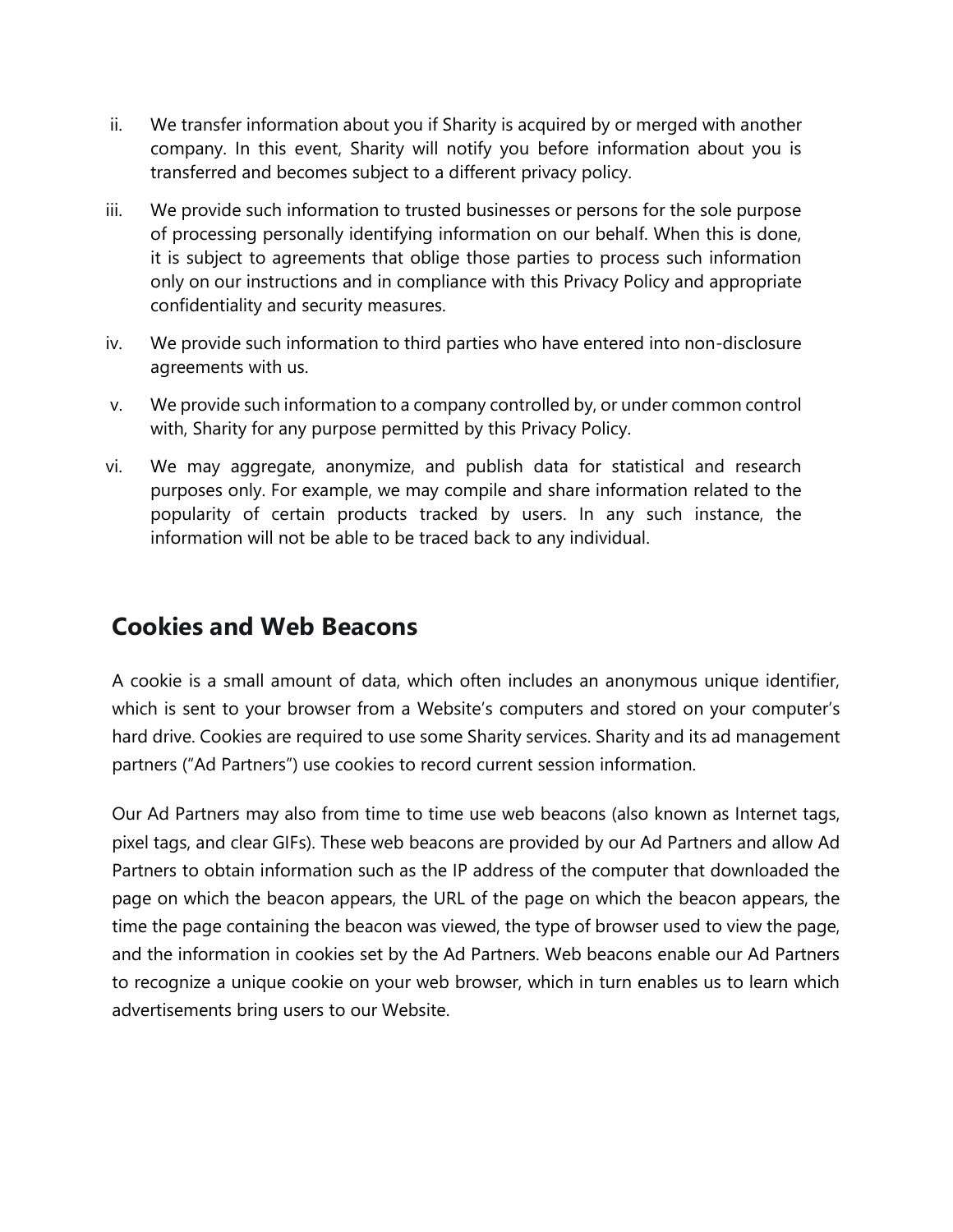With both cookies and web beacon technology, the information that we collect, and share is anonymous and not personally identifiable. It does not contain your name, address, geographic location, telephone number, or e-mail address.

You can opt-out of Google Analytics data collection with the [Google Analytics Opt-out](https://tools.google.com/dlpage/gaoptout/)  [Browser Add-on.](https://tools.google.com/dlpage/gaoptout/)

You may also wish to refer to this website for additional information about disabling cookies from your browser: [http://www.allaboutcookies.org/manage-cookies/.](http://www.allaboutcookies.org/manage-cookies/)

### **Data Storage**

Sharity uses third-party vendors and hosting partners to provide the necessary hardware, software, networking, storage, and related technology required to run Sharity and the related website and any mobile applications. Sharity owns the code, databases, and all rights to the Sharity Website and mobile application and Services.

#### **Security**

We take precautions to ensure the security of your personal information. However, we cannot guarantee that hackers or unauthorized personnel may gain access to your personal information despite our efforts. You should note that in using the Sharity service, your information will travel over the Internet and through third-party infrastructures and mobile networks, which are not under our control.

We cannot protect, nor does this Privacy Policy apply to, any information that you transmit to other users. You should never transmit personal or identifying information to other users.

### **Retention of Your Personal Information**

We retain information if it is necessary to provide the Services requested by you and others, subject to any legal obligations to further retain such information. Information associated with your account will generally be kept until it is no longer necessary to provide the Services or until you ask us to delete it or your account is deleted, whichever comes first. Additionally, we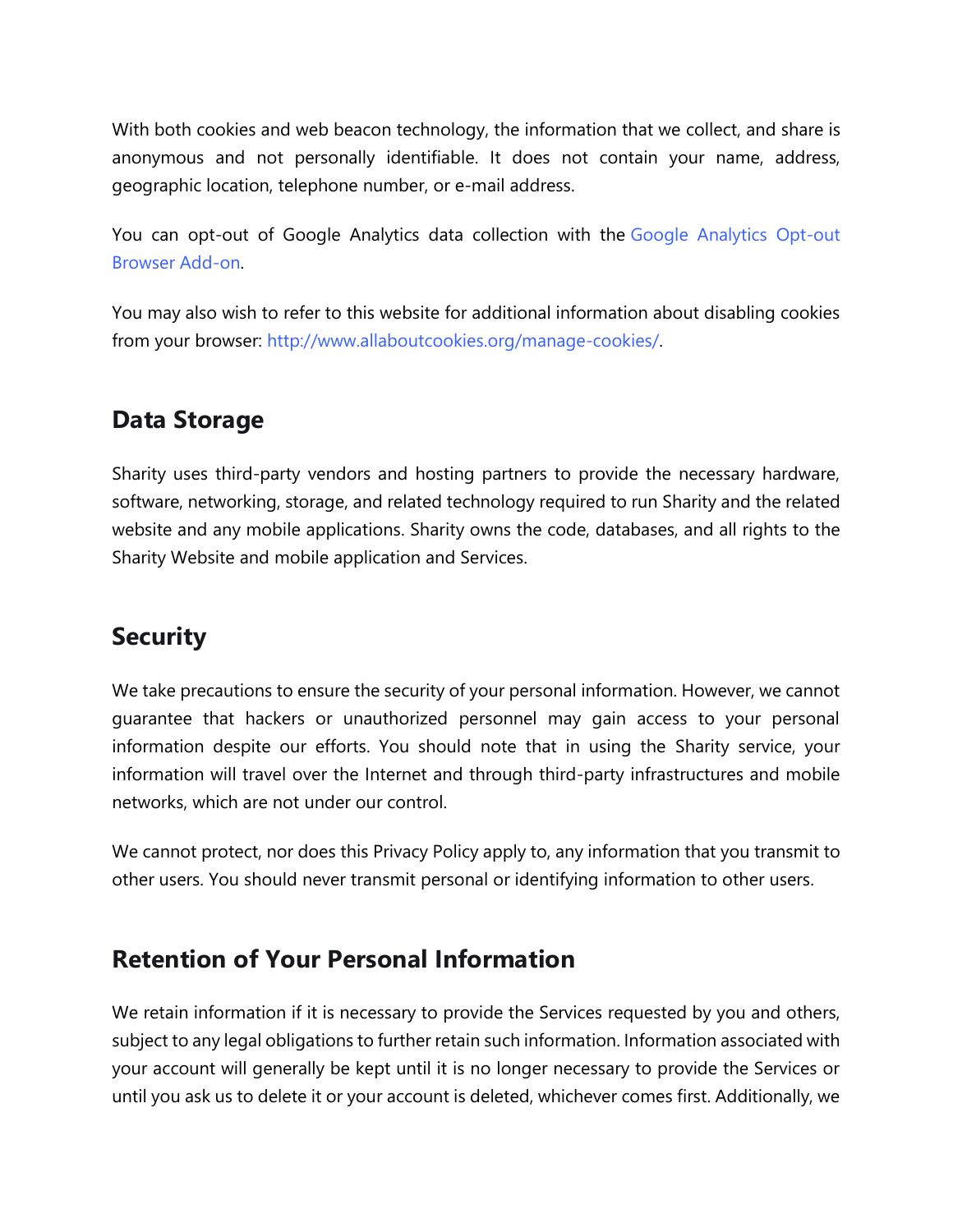may retain information from deleted accounts to comply with the law, prevent fraud, resolve disputes, troubleshoot problems, assist with investigations, enforce the Terms of Use, and take other actions permitted by law. The information we retain will be handled in accordance with this Privacy Policy.

Information about you that is no longer necessary and relevant to provide our Services may be de-identified and aggregated with other non-personal data to provide insights which are commercially valuable to Sharity, such as statistics related to the use of Sharity's Website and Application(s).

# **Children**

Sharity services is not intended for children under the age of 17, and we do not knowingly collect information from children under the age of 17.

Children aged 17 or younger should not submit any personal information without the permission of their parents or guardians. By using Sharity services, you are representing that you are at least 18 years old, or that you are at least 17 years old and have your parents' or guardians' permission to use the Service.

# **Consent to Worldwide Transfer and Processing of Personal Information**

Sharity is in the United States and the terms of this Privacy Policy, and the related Terms of Use shall be governed by and construed in accordance with U.S. federal law and the laws of Delaware, without regard to any principles of conflicts of law. If you are not located in the United States, by accessing the Website and Services and providing personal information through it, you agree and acknowledge and consent to the collection, maintenance, processing, and transfer of such information in and to the United States and other countries and territories. These other jurisdictions may have different privacy laws from your home jurisdiction and provide different levels of protection of personal information. Sharity will implement processes and procedures to provide adequate levels of protection to protect the transfer of data from the European Union. You agree that the terms of this Privacy Policy and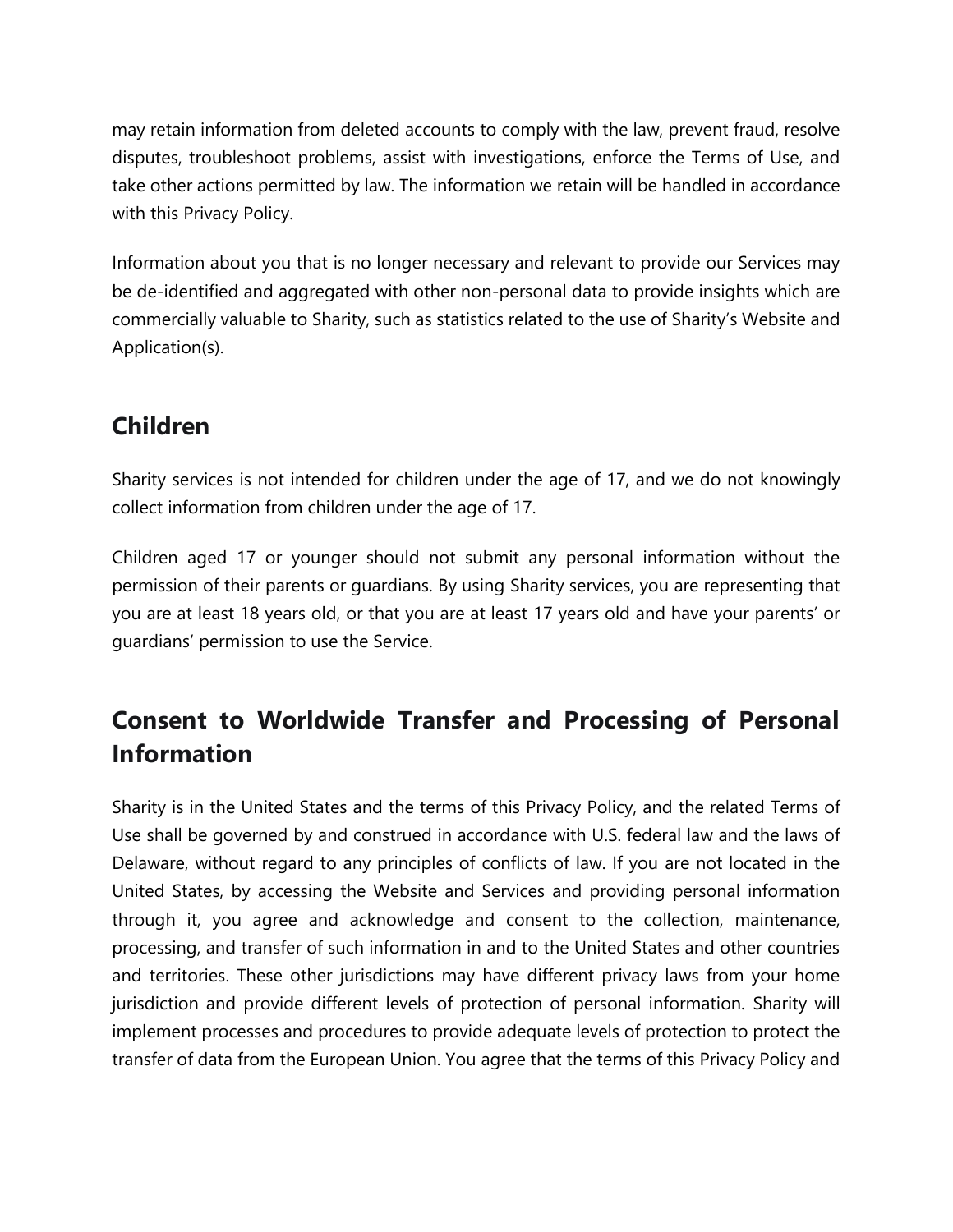the Terms of Use will apply, and you consent to the transmission and processing of your personal information in any jurisdiction.

# **EU and EEA Users' Rights**

If you are habitually located in the European Union or European Economic Area, you generally have the right to access, rectify, download or erase your information, as well as the right to restrict and object to certain processing of your information. While some of these rights apply generally, certain rights apply only in certain limited circumstances. We briefly describe these rights below:

You have the right to access your personal data and, if necessary, have it amended, deleted or restricted. In certain instances, you may have the right to the portability of your data. You can also ask us to not send marketing communications and not to use your personal data when we carry out profiling for direct marketing purposes. You can opt out of receiving email newsletters and other marketing communications by following the opt-out instructions provided to you in those e-mails. Transactional account messages will be unaffected even if you opt out from marketing communications.

# **Complaints**

Should you wish to raise a concern about our use of your information (and without prejudice to any other rights you may have), you have the right to do so with your local supervisory authority, although we hope that we can assist with any queries or concerns you may have about our use of your personal data.

# **Your California Privacy Rights**

#### California Consumer Privacy Act (CCPA)

In the last twelve months, Sharity may have collected, used, and shared, for business purposes, personal information about you as described in this Privacy Policy. Each category of data may be used by Sharity or shared with third parties also as described in this Privacy Policy. Residents of California have the right to request access to and deletion of the information